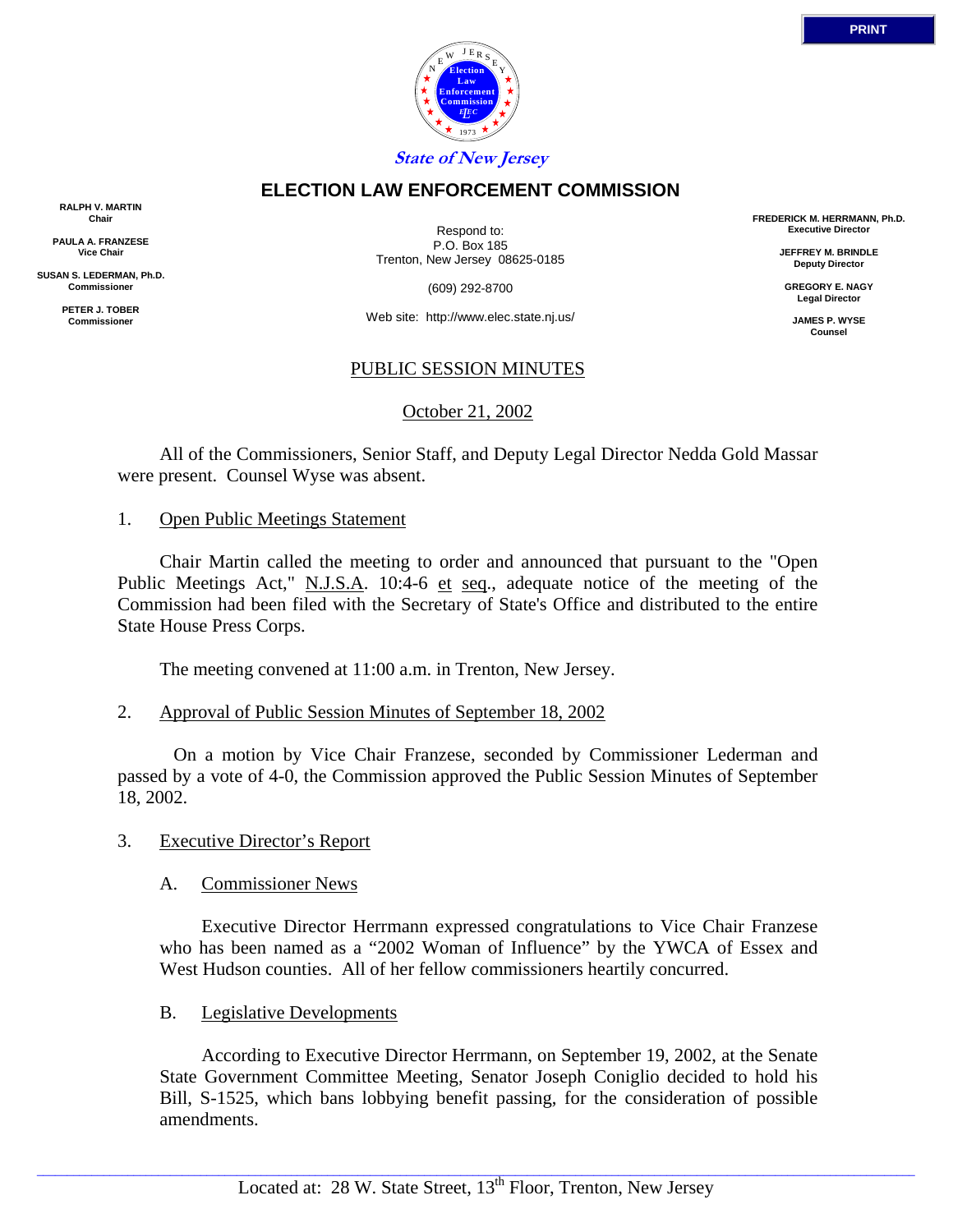#### C. Staff Activities

 The Executive Director stated that on September 24, 2002, he testified before the Maryland General Assembly Study Commission on public funding of campaigns. Executive Director Herrmann reported that he reviewed how the New Jersey public funding program functions and made some suggestions about possible approaches to program funding and extension of the concept to the legislative level. The Executive Director also discussed his 1997 article, Bricks Without Straw, about how to structure an ethics agency. Executive Director Herrmann noted that there was great interest in New Jersey's program because it is the oldest in the nation and has an exemplary record of success. He said that the 15-member commission, comprised of legislators and prominent citizens as well as nationally-recognized scholar and former ELEC consultant Dr. Herbert E. Alexander, will report its findings to the Governor in December.

 The Executive Director mentioned that Assistant Compliance Officer Christopher Guear is planning a lobbying training seminar for January, 2003. Executive Director Herrmann indicated that the session will be held in Trenton and will cover registration and filing requirements.

 According to the Executive Director, Jeff Archer of the National Publication Educational Week called Deputy Director Brindle to ask him some questions regarding a story that he was writing about the San Diego School Board Election. Executive Director Herrmann noted that he praised highly the Deputy Director's work on the White Paper series, especially mentioning the most recent one on School Board Campaign Financing. The Executive Director mentioned that the Deputy Director's fine efforts on the series continue to earn the Commission national recognition.

#### D. Council on Governmental Ethics Law (COGEL) Conference

 Executive Director Herrmann advised the Commission that from September 29 to October 2, 2002, he participated in the  $24<sup>th</sup>$  Annual COGEL Conference in Ottawa, Canada. He stated that he attended many sessions including:

- $\bullet$  The campaign financing and lobbying updates;
- $\bullet$  Developments in electronic filing;
- A review of issue advocacy, independent expenditures, and soft money;
- A debate on the constitutionality of the Bipartisan Campaign Reform Act (BCRA) of 2002; and
- A panel discussion about the effectiveness of disclosure provisions and spending limits on the ability of candidates and parties to participate equitably in election campaigns.

 Executive Director Herrmann reported that he was also involved with the planning of a possible new COGEL initiative concerning agencies providing educational support to candidates and committees so that they can better understand and comply with campaign finance laws. He informed the Commission that ELEC has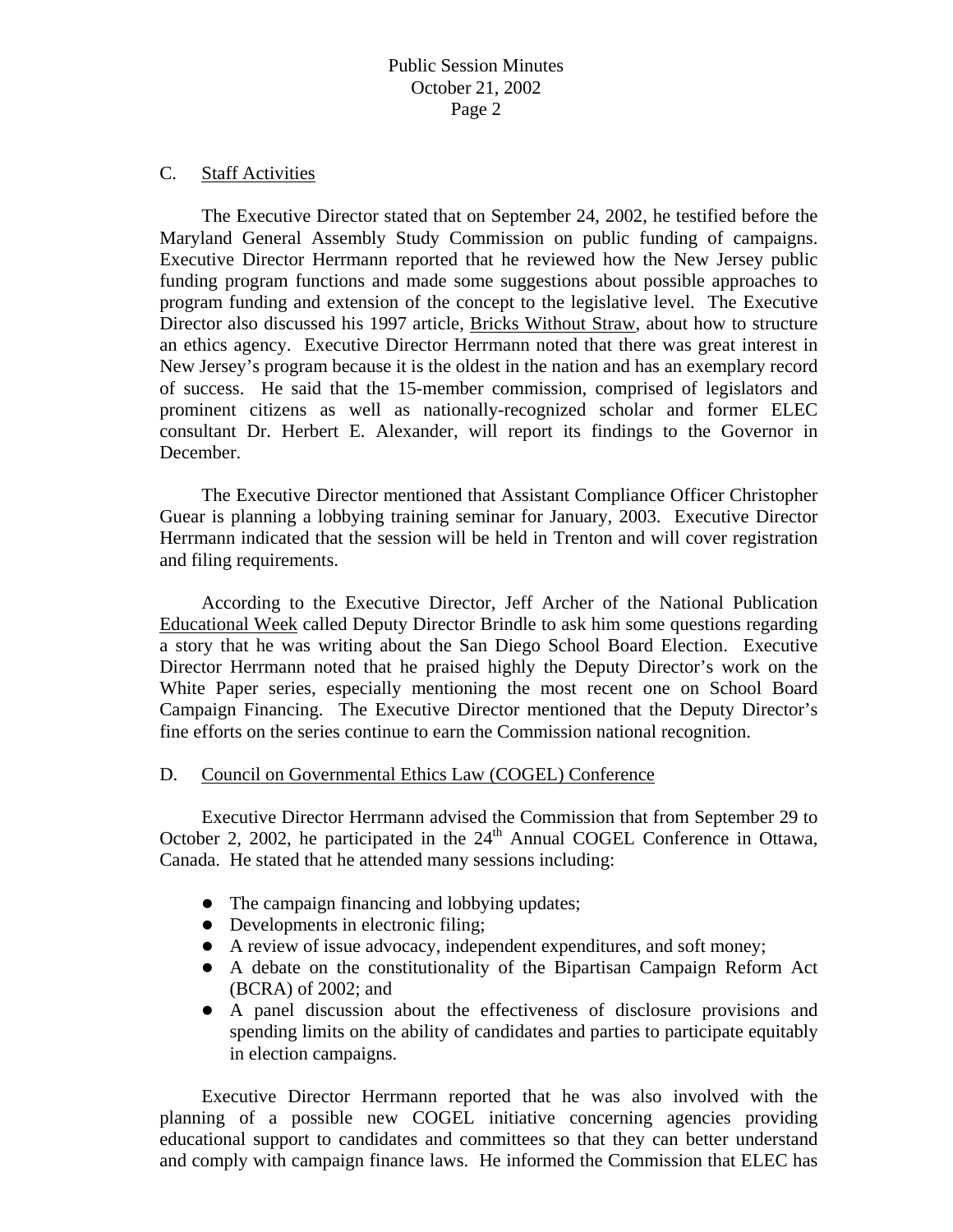an excellent record in providing such support through its compliance manuals, web site, telephone compliance efforts, training sessions, white papers, and press releases. According to Executive Director Herrmann, ELEC has supported legislation sponsored by Senators William Gormley and Wayne Bryant to increase its budget for further educational outreach. He said that this new COGEL activity should help the Commission in these important endeavors.

 The Executive Director advised the Commission that the future schedule of COGEL conferences includes:

- $\bullet$  Austin, Texas 2003;
- San Francisco 2004;
- $\bullet$  Boston 2005; and
- New Orleans 2006.

 Executive Director Herrmann added that as always, this year's meeting was an invaluable learning experience and hopefully next year's budget will allow broader ELEC participation.

- E. Future Meeting Schedule
	- November 18, 2002, at  $11:00$  a.m. in Trenton; and,
	- $\bullet$  December 18, 2002, at 11:00 a.m. in Trenton.

## 4. Adoption of Proposed Amendments to Commission Regulations

 The proposal amends N.J.A.C. 19:25-2.3, Copies of documents; fees, to conform the copying fees charged by the Commission to the fees for copying established in the Open Public Records Act, and N.J.A.C. 19:25-2.4, Release of documents, to establish a procedure for simultaneous and orderly release of the high volume of reports received by the Commission.

 No persons appeared to offer testimony at the September 18, 2002, public hearing, and no written comments were received by the October 18, 2002 comment deadline. The proposal is ripe for adoption by the Commission.

 On a motion by Vice Chair Franzese, seconded by Commissioner Tober and passed by a vote of 4-0, the Commission adopted the amendments as proposed and directed staff to file the adoption notice with the Office of Administrative Law.

#### 5. Resolution to go into Executive Session

 On a motion by Commissioner Lederman, seconded by Commissioner Tober and passed by a vote of 4-0, the Commission resolved to go into Executive Session to discuss the following matters, which will become public as follows: